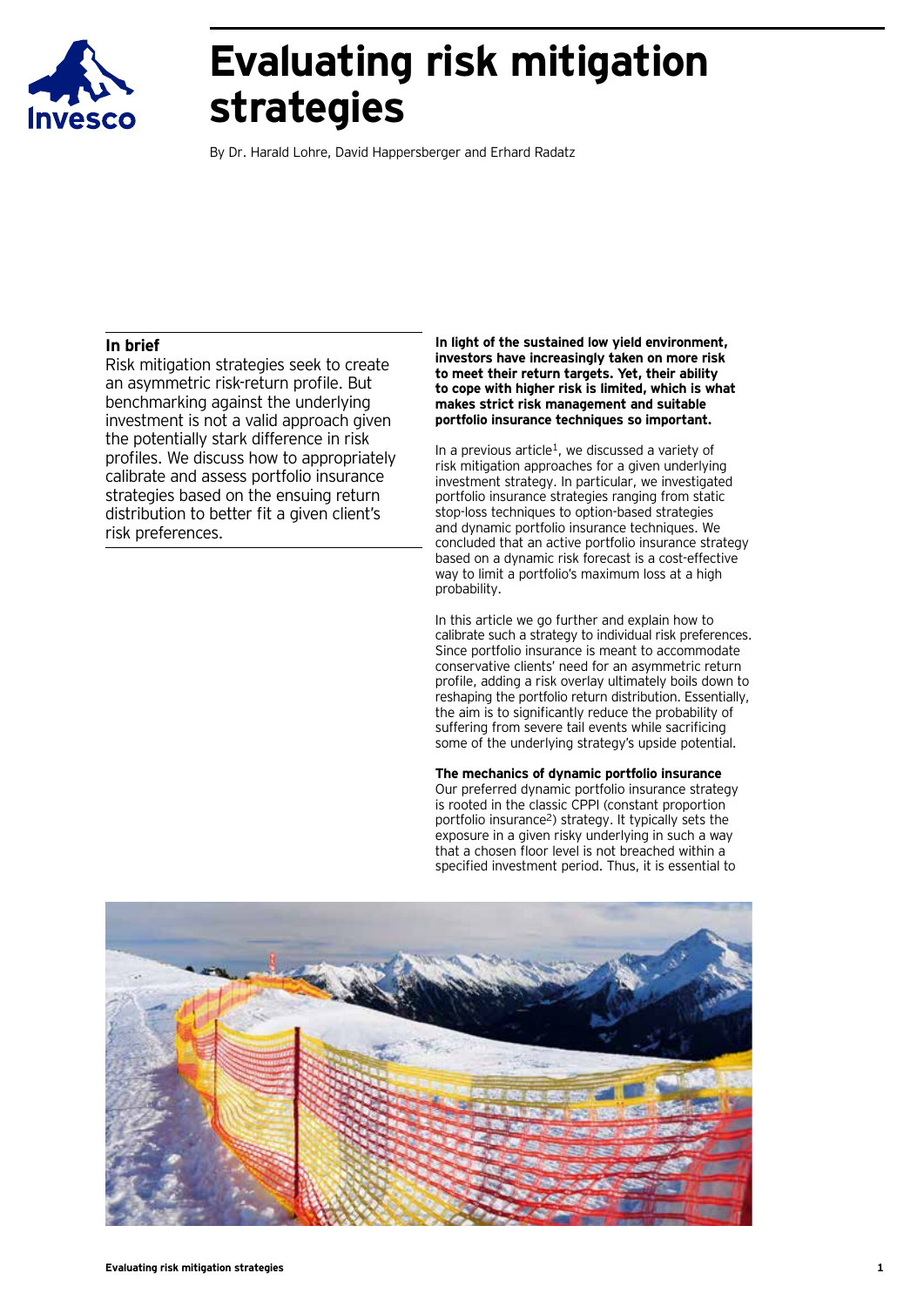closely monitor the cushion  $C_t$  that represents the difference between the invested wealth  $W_t$  and the net present value of the floor  $NPV(F_T)$ :

$$
(1) \quad C_t = W_t - NPV(F_T)
$$

To effectively protect the floor,

 $C_t \geq W_t * \text{MaxLoss}(W_t)$ 

must hold true. With the investment exposure  $e_t$ and the corresponding risky investment  $E_t = e_t * W_t$ the above formula can be restated as

(2) 
$$
C_t \ge e_t * W_t * \text{MaxLoss} \text{ (risky asset)}
$$
  

$$
\Leftrightarrow E_t \le \frac{C_t}{\text{MaxLoss} \text{ (risky asset)}} = m * C_t
$$

This reformulation brings in the notion of the CPPI multiplier m. The multiplier indicates how often the cushion can be invested in the risky underlying without breaching the floor provided the maximum loss assumption holds.

To be on the safe side, one could impose a static multiplier derived from a worst-case risk estimate. But, as we demonstrated in the previous article, such a conservative estimate would severely undermine participation in the underlying. To remedy this issue, we put forward the use of a dynamic forecast of maximum loss. That is, we make use of a dynamic multiplier

$$
m_t := \frac{1}{ES_t^{99\%} \text{ (risky asset)}}
$$

labelling this type of risk mitigation DPPI (dynamic proportion portfolio insurance). In this setting, the risk budget and investment exposure dynamically adjust to changes in the estimated expected shortfall (ES) forecast. In particular, participation in the underlying is higher in calmer risk environments, while a pick-up in risk leads to a reduction of investment exposure. Obviously, it is essential to rely on risk estimates that allow for timely modelling of tail risk within the portfolio return distribution.

Panel (a) of figure 1 charts the mechanics and evolution of a DPPI strategy applied to an S&P 500 underlying at an 85% floor level.3 The dynamic adjustment of the time-varying multiplier  $m<sub>t</sub>$  follows the expected shortfall forecast derived from a GARCH(1,1) model. Clearly one can appreciate the role and interaction of floor and multiplier: if the underlying investment is far above the floor, the DPPI tends to have a high investment exposure more or less independent of the risk estimate. With less cushion, the DPPI strategy is more sensitive to risk changes, potentially leading to a complete de-investment.

Over the course of the 32-year backtest, we only observe a few periods of de-investment, of which only four ended in a cash-lock position. While one seeks to avoid cash-lock through the adaptive positioning based on the risk forecast, the success of this approach depends on the specific nature of the corresponding market setbacks. For instance, the minimum daily return of the S&P 500 (–28.6% on 19 October 1987) fully consumed a seemingly comfortable cushion of more than 25%, and induced

### Figure 1

#### **Performance and allocation of the DPPI strategy**





| Panel (b)                  | <b>S&amp;P 500</b> | Money market | DPPI    |
|----------------------------|--------------------|--------------|---------|
| Return p.a. (%)            | 9.23               | 3.20         | 7.82    |
| Volatility p.a. (%)        | 19.37              | N 22         | 14.41   |
| Sharpe ratio               | 0 31               | റ ററ         | ก จว    |
| Maximum drawdown (%)       | $-61.17$           | 0.00         | -45 80  |
| Expected shortfall 99% (%) | -5 09              | റ ററ         | $-3.66$ |
| Mean exposure (%)          | 100.00             |              | 86 18   |

The chart in Panel (a) shows the performance of an equity portfolio (S&P 500) using a DPPI strategy (blue line) in relation to the floor (green line) over time. Exposure is calculated using the cushion (difference between the portfolio value and the floor; here: 85% of the initial annual portfolio value) and the multiplier (based on daily risk forecasting; here: GARCH 99%- ES). For comparison. we have included the performance of the underlying S&P 500 (pink line) and a money market investment (purple line). Panel (b) shows the corresponding performance measures.

Period: 9 April 1986 to 9 April 2018; 9 April 1986 = 100.

Sources: Bloomberg. Invesco. This is simulated past performance and past performance is not a guide to future returns.

switching from a 100% investment exposure to cashlock in just one day. However, in other periods of weak S&P 500 performance, market drawdowns evolved more gradually, allowing the DPPI portfolio time to de-invest and re-invest. The last complete deinvestment occurred during the global financial crisis. In the aftermath, interest rates have come down, implicitly elevating the floor level. During high volatility episodes in the equity market, we could observe similar de-risking events within the last decade. Yet these only served to reduce portfolio volatility given quick recoveries in the S&P 500.

Examining the whole sample path, we learn that the DPPI strategy was indeed able to mitigate downside risk. Compared to the underlying investment, the maximum drawdown decreases by approximately 15 percentage points, volatility by 5 percentage points and expected shortfall by 1.5 percentage points under the DPPI strategy (cf. panel (b)). Although these reductions come at the cost of some return potential – the DPPI portfolio earns 141bps less than the underlying – , risk-adjusted measures are in favour of the DPPI strategy.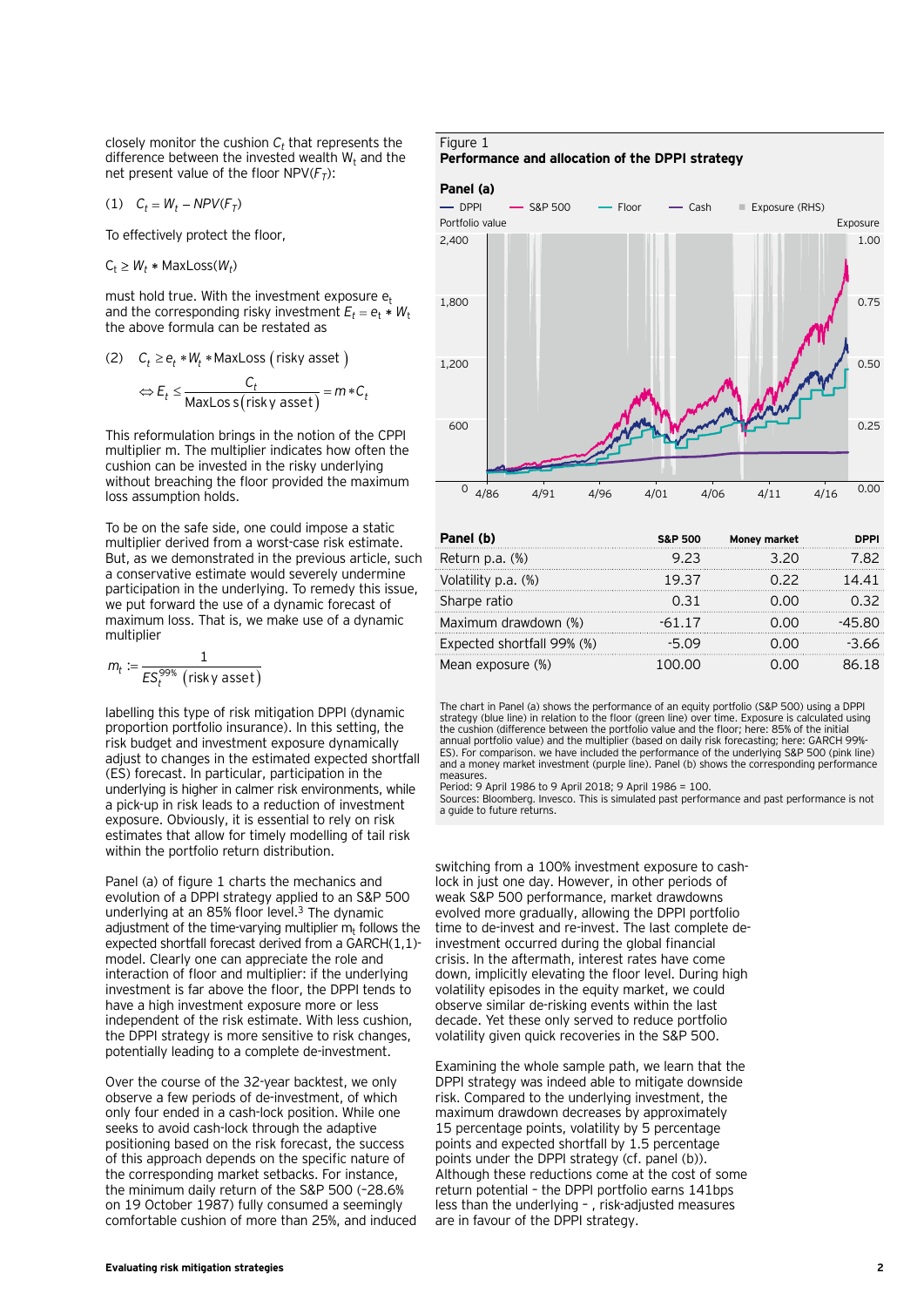#### **Designing DPPI strategies**

The preceding example illustrates an important caveat in evaluating a given DPPI strategy, namely, its inherent path dependency. To avoid assessing the strategy based on just one historical path, we rather simulate a large number of alternative price paths and apply the given DPPI-setup. Hence, instead of just one risk and return combination, we obtain a full return distribution.<sup>4</sup> Figure 2 shows portfolio return distributions of yearly returns based on 5,000 simulations, for the portfolio fully invested in the (simulated) underlying S&P 500 as well as for the corresponding DPPI strategy with an 85% floor. The risk estimates required for computation of the dynamic multiplier for the DPPI strategy are based on a simple GARCH(1,1)-model. This model captures the main empirical characteristics of asset returns, such as time-varying volatility, fat tails and volatility clustering.5

We observe a left-skewed distribution for the simulated equity underlying. There is tail risk with a non-negligible probability of yearly returns being less than -15%. Applying DPPI results in significantly less tail risk. Yet, one has to note that there is still a small probability of breaching the floor level given that the strategy is adjusted at discrete (daily) intervals.

More importantly, however, figure 2 clearly demonstrates that tail risk reduction, on average, comes at the cost of reduced upside potential. While the historical backtest might suggest an outperformance of the DPPI strategy relative to its underlying, the simulated return distributions more readily articulate that portfolio insurance actually comes at an implicit insurance premium.

Judging by the mean yearly return difference of the two distributions, this premium would amount to some  $1.8\%$  (10.5%  $-8.7\% = 1.8\%$ ). At this premium, we can expect to avoid severe tail risk events, 29 of which could be worse than –40% (as simulated in our block-bootstrap analysis).

In the same vein, this framework clarifies the consequences of certain design choices (such as underlying and floor level) for the client's expected portfolio return distribution. For instance, a common theme is that floor levels are set too tight relative to the riskiness of the underlying. Put differently, investors often favour riskier underlyings to achieve certain return targets. Yet, absent a higher risk budget, a riskier strategy will frequently be prevented from breathing freely given that the available cushion is easily consumed. This leads to frequent de-investments or even cash-lock situations triggered by the DPPI mechanism.

To illustrate this issue, figure 3 shifts the floor level from 85% to 95%. As a result, the DPPI return distribution is massively distorted with a lot of return realizations around -5%, i.e. rather close to the floor level. Obviously, this is reminiscent of the fact that, under a too tight floor level, the DPPI strategy frequently de-invests or ends up in cash-lock, disabling it from participating to a meaningful extent in equity markets. The corresponding statistics in table 1 show that the mean exposure reduces to 61%, leading to a significantly lower mean return (6.5% vs. 8.7%) and lower Sharpe ratio (0.24 vs. 0.35) when we shift the floor level from 85% to 95%.6

## Figure 2 **Comparing return distributions**



The chart shows the distribution of block-bootstrapped yearly returns (M = 5,000 simulations) of the DPPI portfolio (blue shade) and the one of a pure buy-and-hold portfolio invested in the corresponding simulated S&P 500 (pink shade). The floor level of the DPPI strategy is 85%. Below the two density plots we have added the corresponding support and the mean levels of the return distributions. Sources: Bloomberg, Invesco.



The chart shows the distribution of block-bootstrapped yearly returns of the DPPI portfolio (blue shade) and the one of a pure buy-and-hold portfolio invested in the corresponding simulated S&P 500 (pink shade). The floor level of the DPPI strategy is 95%. Below the two density plots we have added the corresponding support and the mean levels of the return distributions. Sources: Bloomberg, Invesco.

**An alternative benchmark for DPPI strategies**

Given the potential for considerable reshaping of the portfolio return distribution through portfolio insurance, it is evident that DPPI should not be benchmarked relative to its underlying. As an alternative, we construct a benchmark with similar risk characteristics. Because we are comparing an asymmetric distribution, a symmetric risk measure like volatility is not viable. Given that risk-averse investors are more concerned about the tails of a distribution, we will base our analysis on the expected shortfall (ES), using a 99% confidence level.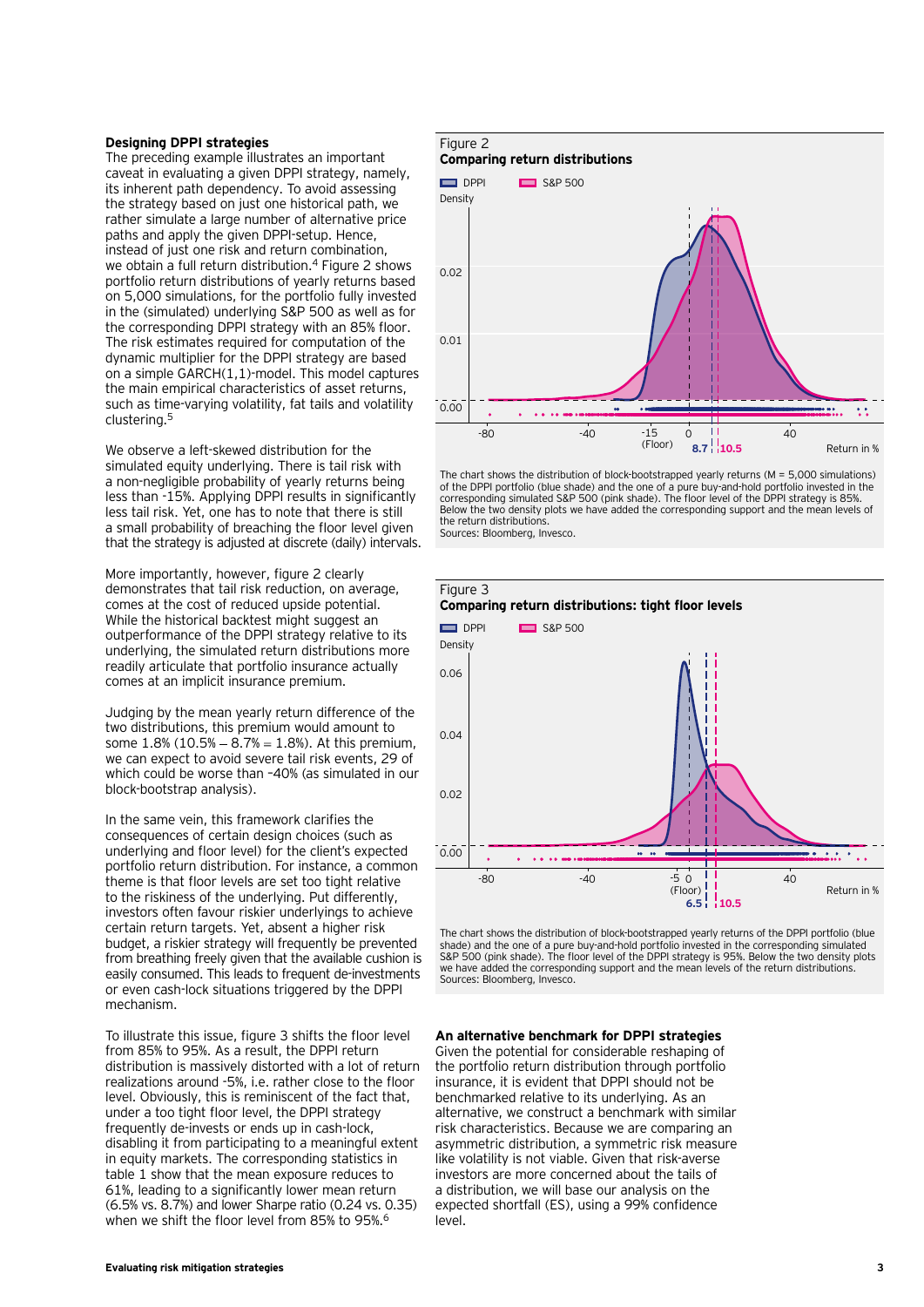Given the potential for considerable reshaping of the portfolio return distribution through portfolio insurance, it is evident that DPPI should not be benchmarked relative to its underlying.

While there are numerous ways to create a benchmark with a given ES, we opt for an easy and replicable solution. We add cash to the underlying S&P 500 investment to scale down its risk to the pre-defined ES limit of 15%, corresponding to the floor level of the DPPI strategy. We will call this portfolio "ES-target benchmark".7 As a result, we are comparing two different strategies with similar risk profiles (as defined by their 99%-ES): a portfolio dynamically allocating between cash and the risky underlying (DPPI portfolio) and a static mix of cash and underlying that has an ES similar to the DPPI portfolio (ES-target portfolio).

To achieve an ES of 15% over the sample period, a 39/61 mix of S&P 500 and cash is needed to compute the ES-target benchmark. In figure 4, the ensuing portfolio return distribution is contrasted to that of the underlying S&P 500 and the DPPI strategy with a floor level of 85%. Obviously, the ES-target benchmark return distribution is a compressed version of the underlying S&P 500 return distribution. Most importantly, although its mean return is smaller than the DPPI (6.4% vs. 8.7%), there is still a small probability of significant tail events attached to this strategy (cf. figure 4 and table 1).

# Figure 4



The chart shows the distribution of block-bootstrapped yearly returns of the DPPI portfolio (blue shade) and the one of a pure buy-and-hold portfolio invested in the corresponding simulated S&P 500 (pink shade). The floor level of the DPPI strategy is 85%. The third return distribution applies to a partial investment in the underlying that adds cash such that the average risk level (in terms of the 99%-ES) conforms to the floor level of the DPPI strategy (green shade). Below the density plots we have added the corresponding support and the mean levels of the return distributions

Sources: Bloomberg, Invesco.

#### **Conclusion**

Many investors tend to benchmark the performance of their portfolio insurance strategy vis-à-vis the return of the underlying portfolio. Instead, we suggest the ES-target benchmark strategy. This tail risk-adjusted alternative transforms the underlying's return distribution to better fit the client's risk preferences. Of course, investigating the ensuing portfolio return distributions based on blockbootstrap resampling sheds even more light on the effects of a given portfolio insurance application. We seek to apply this methodology in a future article to investigate the merits of different underlyings in a portfolio insurance framework.

#### Table 1

#### **Performance of DPPI strategies vis-à-vis the ES-target benchmark**

|                            |        | S&P 500 Money market | <b>DPPI</b><br>(95% Floor) | <b>DPPI</b><br>(85% Floor)        |  |
|----------------------------|--------|----------------------|----------------------------|-----------------------------------|--|
| Return p.a. (%)            | 49     |                      | 6 45                       |                                   |  |
| Volatility p.a. (%)        | 15 95  |                      | 10.93                      | 14 N9                             |  |
| Sharpe ratio               | N 42   |                      |                            | 35                                |  |
| Maximum drawdown (mean, %) | -14 98 |                      |                            | - 1                               |  |
| Expected shortfall 99% (%) |        |                      | -7 85                      | 16 83<br>$\overline{\phantom{0}}$ |  |
| an exposure (%)            |        |                      |                            | 28                                |  |

The table shows performance measures of a block-bootstrapped DPPI strategy based on an equity portfolio (S&P 500) using different floor levels (85% and 95%). For comparison, we have included the performance measures of an ES-target strategy, targeting the same<br>Ievel of expected shortfall as the DPPI, alongside the underlying S&P 500 and a money marke return, volatility, Sharpe ratio and expected shortfall of the simulated yearly returns, as well as the mean of the maximum drawdowns (which are computed for each simulated path) and mean exposure. Period: 9 April 1986 to 9 April 2018; 9 April 1986 = 100.

Sources: Bloomberg, Invesco. This is simulated past performance and past performance is not a guide to future returns.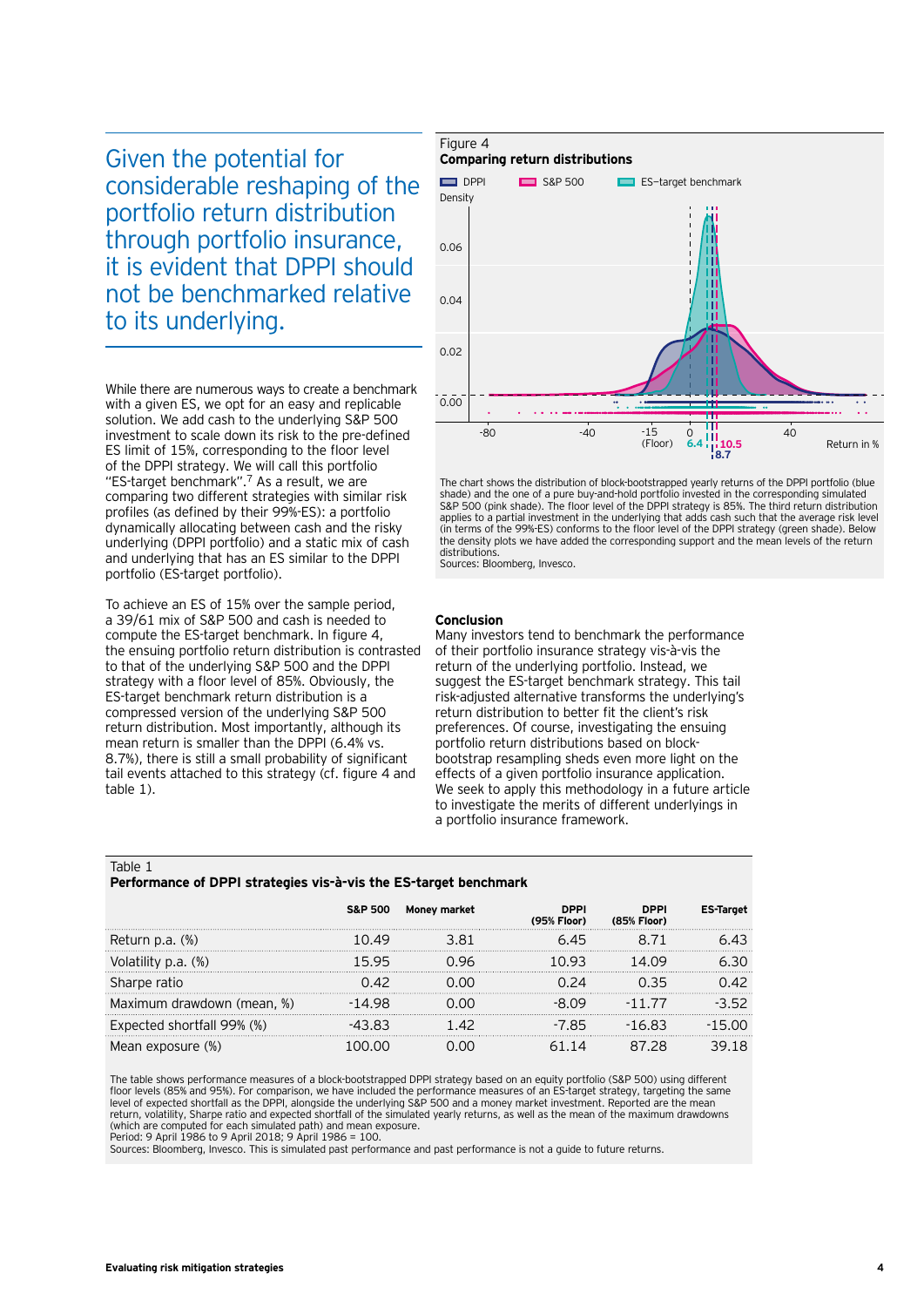#### **Bibliography**

- Andersen, T. G., T. Bollerslev, P. F. Christoffersen, and F. X. Diebold (2013). Financial risk measurement for financial risk management, in Handbook of the Economics of Finance, ed. by G. M. Constantinides, M. Harris, and R. M. Stulz 2(17), 1127–1220.
- Ardia, D., Boudt, K., and Wauters, M. (2016). Smart beta and CPPI performance. Finance, 37(3), 31-65.
- Black, F. and Jones, R. (1987). Simplifying portfolio insurance. Journal of Portfolio Management 14(1), 48–51.
- Black, F. and Jones, R. (1988). Simplifying portfolio insurance for corporate pension plans. Journal of Portfolio Management 14(4), 33–37.
- Happersberger, D., H. Lohre, and I. Nolte (2018). Estimating portfolio risk for tail risk protection strategies. Working paper, Lancaster University Management School.
- **Perold, A. F. (1986). Constant proportion** portfolio insurance. Working paper, Harvard Business School.
- **Perold, A. F. and Sharpe, W. F. (1988). Dynamic** strategies for asset allocation. Financial Analysts Journal 44, 16–27.
- Politis, D. N. and Romano, J. P. (1994). The stationary bootstrap. Journal of the American Statistical Association 89(428), 1303–1313.

#### **About the authors**



#### **Dr. Harald Lohre** Senior Research Analyst, Invesco Quantitative Strategies and Visiting Research Fellow EMP/Lancaster University

Dr. Harald Lohre develops quantitative models to forecast risk and return used in the management of multi-asset strategies.



#### **David Happersberger**, PhD Candidate Lancaster University and Invesco Quantitative

**Strategies** As part of a joint research initiative between Lancaster University and Invesco Quantitative Strategies, David Happersberger is pursuing postgraduate work on practice-oriented issues of financial market econometrics. At the same time, he is actively supporting the transfer of research results into the multi-asset investment process at Invesco Quantitative Strategies.



#### **Erhard Radatz**

Portfolio Manager, Invesco Quantitative Strategies In his role, Erhard Radatz manages multi-asset portfolios that include the elements factor-based investing, active asset allocation and downside risk management.

# **Notes**<br>1 Se<br>2 Fo

- See Theory and practice of portfolio insurance, Risk & Reward #2/2017
- 2 For more on CPPI strategies, cf. Perold (1986), Black and Jones (1987, 1988), Perold and Sharpe (1988).
- 3 Throughout the article, and in all figures and tables, we employ the S&P 500 Future as equity investment. For money market investments we use the 3-month US Treasury bill. All asset returns are in local currency. All simulations in this article are provided for illustrative purposes only and are subject to limitations. Unlike actual portfolio outcomes, the model outcomes do not reflect actual trading, liquidity constraints, fees, expenses, taxes or other factors that could impact future returns.
- 4 In simulating alternative price paths, we use the stationary block-bootstrap of Politis and Romano (1994). We follow Ardia, Boudt and Wauters (2016) in that block lengths are drawn from a geometric distribution with a minimum block length of one day and an average of 15 days.
- 5 For more on GARCH models, cf. Andersen et al. (2013).
- 6 As is common in academic literature, the annualized returns, volatilities, and Sharpe ratios shown in Table 1 are based on the 5,000 annual returns from the simulations. So, given the different frequencies, it is not surprising that the historical volatilities shown in Panel (b) of Figure 1 and that are based on historical daily returns, are slightly higher. This effect is exacerbated because, of course, the simulation paths are relatively rare in containing the
- extreme historical returns realizations, and thus there is a corresponding relativization. 7 See Happersberger, Lohre and Nolte (2018) for an empirical study of ES-target strategies in the context of tail risk protection.

The outputs of the assumptions are provided for illustration purposes only. Unlike actual portfolio outcomes, the model outcomes do not reflect actual trading, liquidity constraints, fees, expenses, taxes and other factors that could impact future return.